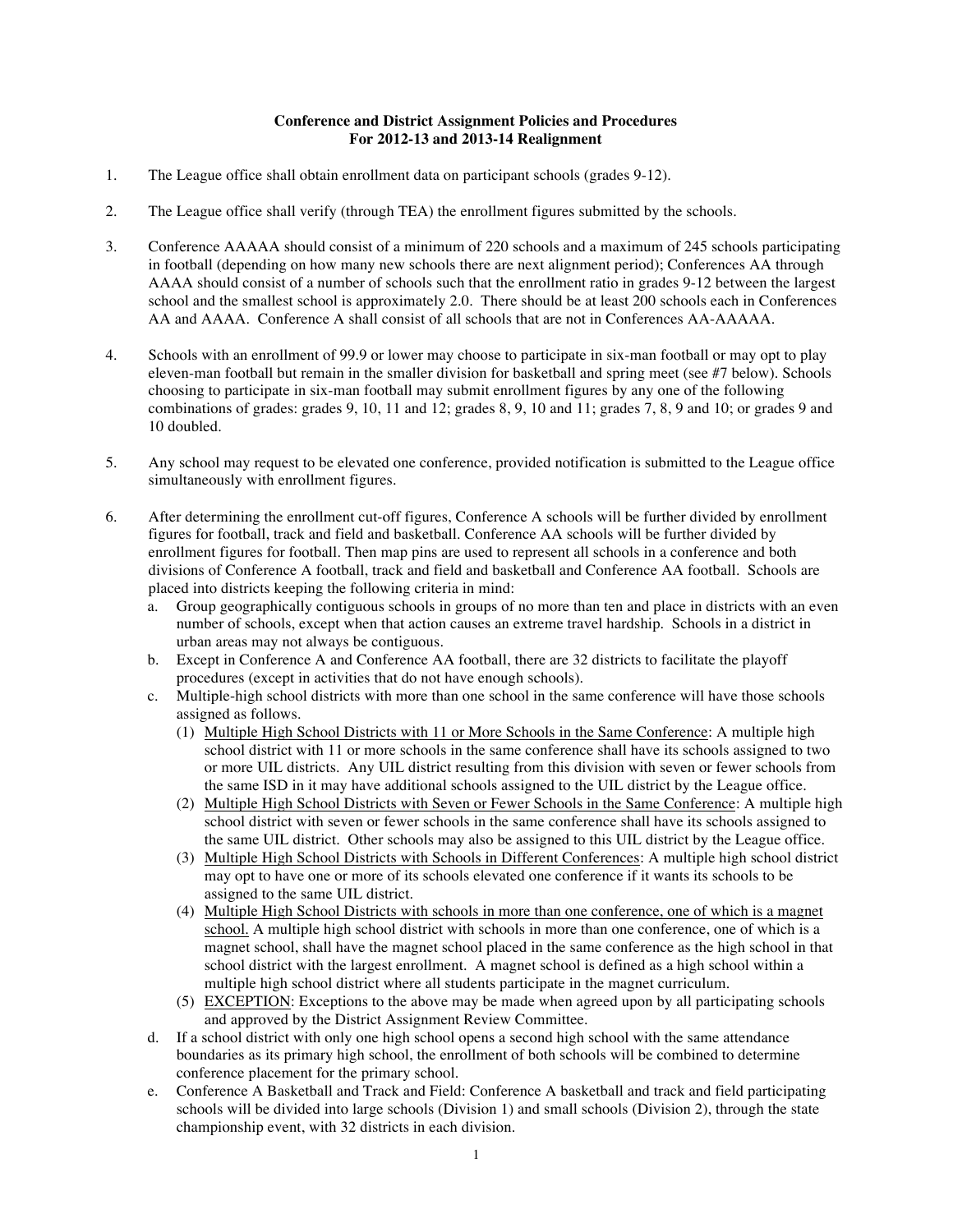- f. Conference 1A and 2A Football: Conference 1A 11-man and 6-man football and 2A football schools will be divided into large schools (Division 1) and small schools (Division 2), through the state championship, with 16 districts in each division.
- 7. There shall be no attempt made to perpetuate or avoid "old rivalries." Socioeconomic and ethnicity factors are not considered.
- 8. A school may be placed in different districts for different activities to alleviate extreme travel situations.
- 9. If there is a clerical error in assignment or if a school has been omitted, the staff is authorized to correct the error or omission. Schools in both districts will be notified of the correction.
- 10. A school may change districts with the unanimous consent of all schools in both districts. This is the first level of appeal.
- 11. If the first level of appeal is denied, schools may appeal their district assignment to the District Assignment Appeals Committee. All schools will be notified of the deadline for this appeal.
- 12. A school may be disqualified from district honors for up to two years in that sport for contracting games prior to finalizing the reclassification and realignment by all UIL appeal committees. Athletic schedules will not be considered official until approved by the superintendent of the member school district.
- 13. Schools may play their first football game the last Thursday in August. Beginning practice dates will remain the same for all conferences. Schools will be limited to no more than ten regular season games.
- 14. Schools shall be assigned to football districts only in even-numbered years.
- 15. A new school may be assigned on a non-honors basis in football for one two-year assignment period.
- 16. Charter Schools.
	- a. Charter schools will be assigned to districts in team sports only prior to even-numbered years.
	- b. Charter schools may be reassigned to a higher conference if actual enrollment is larger than enrollment projections.
	- c. Charter schools shall not be assigned to a football district unless they have provided evidence to the UIL staff that they have participated previously.
	- d. Unless its enrollment qualifies it for a higher conference, A charter school that utilizes section 12.111 (a) (6) (B) of the Texas Education Code to create an admission policy that requires a student to demonstrate artistic ability if the school specializes in performing arts, shall have its classification determined by placing it in the conference of the lowest enrolled school from the ISD in which the charter school is physically located.
- 17. Schools gaining or losing students by consolidation may have their conference and district assignments changed during the two-year alignment period.
- 18. Schools will not be changed because of loss or gain within a district during growth or decline in membership after enrollment figures are certified.
- 19. Schools may be in different regions in different activities.
- 20. District numbering begins in the north or west and culminates in the southern part of the state.
- 21. Schools which are assigned to an athletic district and fail to participate may be suspended in a specific activity or all activities.

## FORMULAS

A participant school shall be classified for assignment to a conference on the basis of enrollment on a date from the previous October. The formulas used to determine enrollment shall be: